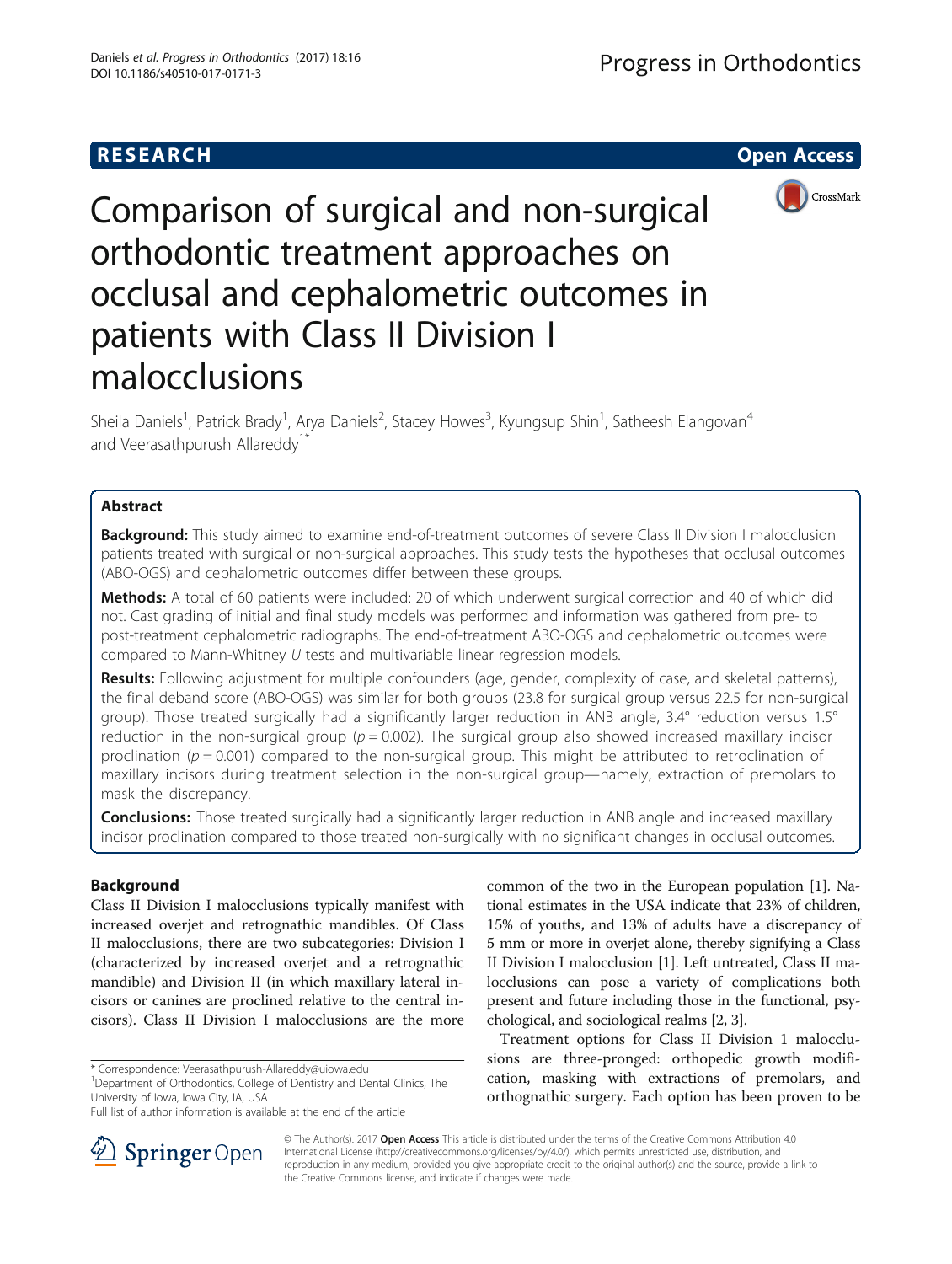an effective means of treatment [[4](#page-8-0)–[17](#page-8-0)]. The decision as to which path to take depends on a variety of factors: time (as in, age of patient) and magnitude (amount of discrepancy: mild, moderate, or severe) [\[18](#page-8-0)]. A significant skeletal component is usually present in severe Class II Division 1 malocclusions. In these cases, the ideal method of treatment is orthodontic treatment in conjunction with orthognathic surgery as this is the only treatment which addresses the skeletal base discrepancy. However, due to finances or personal preference, patients are not always accepting of this option. In these situations, one of the other modes of treatment may be attempted in lieu of orthognathic surgery. In a younger patient, many orthopedic options achieve good facial harmony. However, while a masking treatment can address occlusal discrepancies, it will not improve skeletal position and therefore profile esthetics [[17, 19](#page-8-0)–[26](#page-9-0)].

Depending on the type of Class II corrector used (for example: Herbst, Twin Block, Headgear, or Forsus appliances), the end of treatment skeletal outcomes could vary [[27](#page-9-0)–[31\]](#page-9-0). Despite the fact that, especially in the USA, Class II malocclusions are possibly the most common malocclusions encountered by practitioners in private practice and in residency programs, there is little agreement on the best practice modality. This could be because treatment is multi-factorial, depending on age, timing of treatment, and patient concerns and desires. There is a paucity of studies that have compared outcomes of surgical versus non-surgical treatment of adolescent patients [[32](#page-9-0)]. This is an important age to assess treatment outcomes because it is one of the most common ages for orthodontic treatment and treatment options might be confined depending on completion of the pubertal growth spurt.

The objective of the present study is to examine endof-treatment cast-based and cepaholometric outcomes in patients with Class II Division I malocclusions treated orthodontically in conjunction with orthognathic surgery or without any orthognathic surgery. The study tests the hypothesis that end-of-treatment outcomes differ between the two treatment approaches.

## Methods

Study design and participants Inclusion criteria were as follows:

- 1. Class II Division 1 malocclusion (Class II molar relationship with proclined upper incisors)
- 2. Class II molar relationship
- 3. Initial overjet of ≥6 mm when measured on casts
- 4. Patient was debanded between ages 13 and <20 years of age
- 5. Treatment types (2): non-surgical orthodontic-only or a combination of orthodontics/surgical treatment
- 6. Availability of full records

Patients with craniofacial anomalies or syndromes were not included in the study.

#### Sample size estimation

The sample size estimation for this study was based on the cephalometric measurements presented by Proffit et al [[22\]](#page-9-0) and the American Board of Orthodontics-Cast Occlusal Grading System (ABO-COGS) scores presented in the report by Cansunar and Uysal [[33\]](#page-9-0). We deemed a 1- to 2-point difference in cephalometric outcomes between the surgical and non-surgical groups to be clinically significant. The mean ABO-COGS score in the study by Cansunar and Uysal ranged from 16.80 (standard deviation of 8.54) to 19.05 (standard deviation of 8.41) [\[33](#page-9-0)]. We deemed a one-standard deviation in ABO-COGS (between surgical and non-surgical groups) to be clinically significant. We set the alpha at 0.007 (to account for multiple testings) and power at 80%. Twosided tests were to be used. Based on our sample size and power calculations, we estimated that each group should have 18 (for ABO-COGS scores) to 20 patients (for cephalometric variables). We planned on including 20 patients in the surgical group and 40 patients in the non-surgical group. We intentionally doubled the number of patients in the non-surgical group as this group is likely to have a wider range of biomechanical strategies (extraction, non-extraction, use of functional appliances, etc.) and a larger sample size would enable us to examine within group variations in outcomes.

#### Key study variables

Treatment data was gathered from all subjects. Initial and final lateral cephalometric radiographs were scanned into Dolphin Imaging software. The following cephalometric landmarks were traced and used for recording measurements: Sella, Porion, Orbitale, Nasion, A Point, B Point, U1 Incisal Edge, U1 Root Tip, L1 Incisal Edge, L1 Root Tip, Menton, and Constructed Gonion. Figures [1](#page-2-0) and [2](#page-3-0) provide a visual representation of these landmarks.

Cast grading was performed on pre- and post-treatment casts. Initial casts were graded using parameters determined by the ABO Initial Discrepancy Index Form (DI) (which is used to quantify the difficulty of an untreated case). Final casts were graded using the Final Cast Grading Form, also provided by the ABO, which provides a numerical representation of the finish of cases—higher numbers indicated more occlusal discrepancies in a finished case.

## Outcomes examined

Outcomes gathered in this study were as follows: deband lateral cephalometric outcomes (ANB, FMIA, IMPA, U1 to SN, overbite, overjet), cast occlusion grading outcomes (measured through the ABO-COGS), and retention protocol. Independent variables in this study were as follows: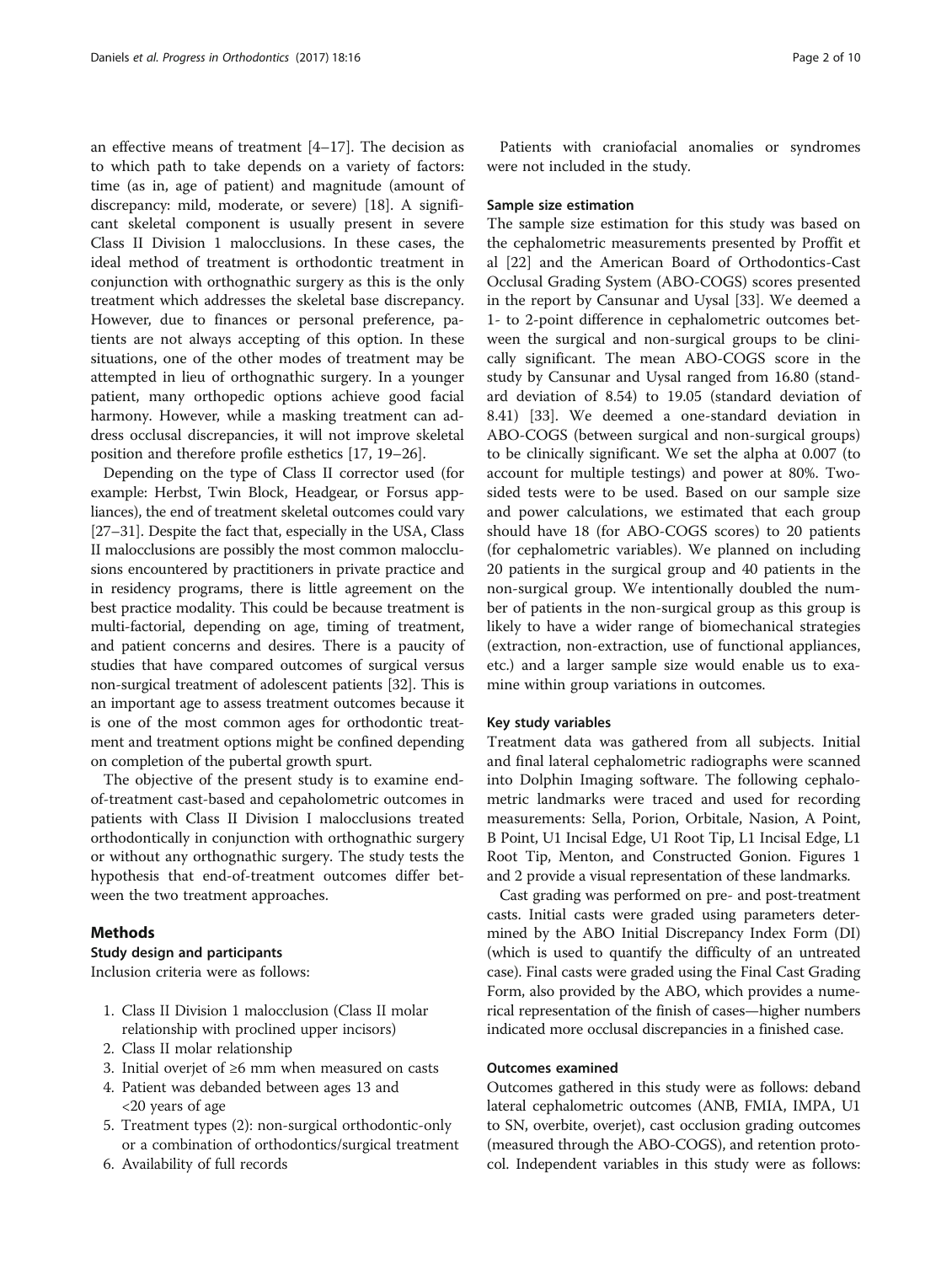<span id="page-2-0"></span>

the type of treatment (surgical versus non-surgical), the initial discrepancy index (DI), initial cephalometric variables (ANB, FMIA, IMPA, U1 to SN, overbite, overjet), starting age of treatment, and gender.

#### Examiner reliability

Inter-examiner and intra-examiner reliability analyses were performed using intra-class correlation coefficients (Cronbach alpha values) for each of the outcome variables. To compute intra-examiner reliability, one researcher measured initial casts and final casts for 20 cases two times within a 1-week interval to over 0.90 positive correlation. Inter-examiner reliability was performed between two different examiners. Both examiners used the initial discrepancy index form provided by the ABO and also the ABO Cast Grading form, which details instructions for cast grading at deband. In addition, both examiners took the same online tutorial for final cast grading, thereby having the same degree of training prior to measuring data. Both examiners were blinded with regard to the cases whether they were treated surgically or non-surgically. Correlation for inter-examiner reliability was >0.90. Cephalometric tracing also was reported with >0.90 correlation found for both intra- and inter-examiner reliability: two examiners independently traced the same ten radiographs two times over the course of two consecutive weeks (intra-examiner) and a second examiner traced the same ten later to compare results (inter-examiner).

### Statistical analysis

The baseline descriptives and outcomes were compared between the two groups using Mann-Whitney tests. Multivariable linear regression analyses were performed to examine the association between treatment (surgical versus non-surgical orthodontic treatment) and final lateral cephalometric numbers (adjusted for initial cephalometric numbers, age at start of treatment, initial DI, gender) and ABO-COGS. The multivariable linear regression models were fit using the ordinary least squares method. Sensitivity analyses were conducted using propensity scoring approach to account for the nonrandomized nature of treatment assignment (surgical versus non-surgical). In this approach, we first computed the probability of a patient having undergone surgical or non-surgical treatment approach by using patient level covariates (age at start of treatment, gender, initial discrepancy index, initial ANB angle, initial FMIA angle, initial IMPA angle, initial U1 to SN angle, initial overbite, and initial overjet) as predictors in a logistic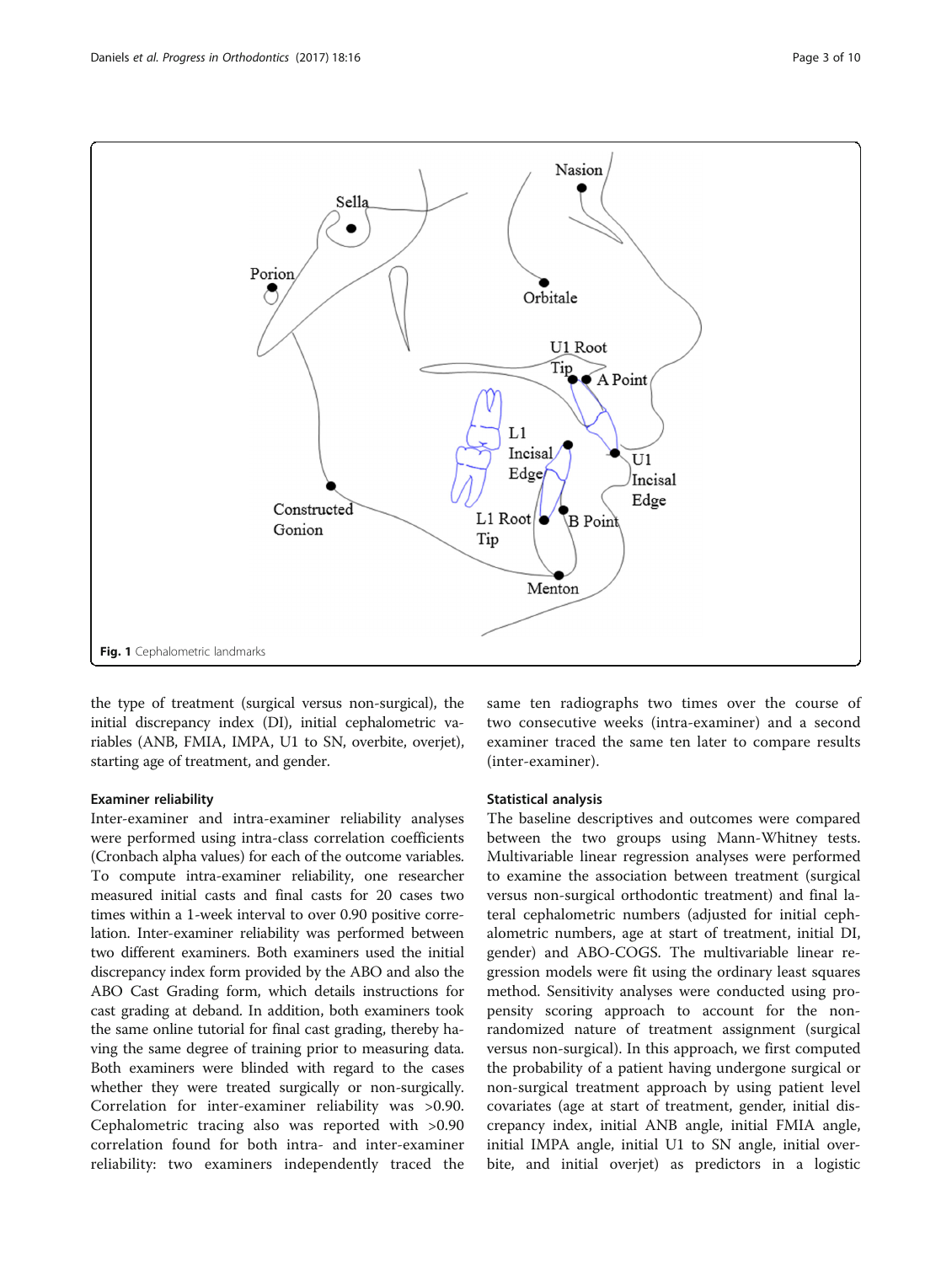<span id="page-3-0"></span>

regression model fit by the maximum likelihood method. This model fitness was assessed by the Hosmer and Lemeshow goodness-of-fit test. After confirming that the model fit was good (Hosmer and Lemeshow goodness-of-fit chi-square value was 3.10 and  $p = 0.93$ ), we used the predicted probability (propensity score) of being treated surgically or non-surgically in the second stage model as a covariate. The second stage model was fit using generalized linear model (GLM) methods. In this model, the primary independent variable was the type of treatment (surgical or non-surgical) and the propensity score was used as a covariate along with all other patient level variables. This approach was used to account for imbalances in treatment groups and reduces bias by mimicking randomization of subjects into treatment groups (surgical or non-surgical) [[34](#page-9-0)]. The end-of-treatment outcomes between the surgical and non-surgical groups were assessed by propensity score regression adjustment and propensity score stratification approaches. In the stratification approach, five bins (quintiles) were used to stratify the propensity scores and the quintile was used as a covariate in the regression models. All the regression models were assessed for their fitness'. Several sensitivity analyses with different mix of covariates were conducted and the best fitting models with the highest R-square values were presented in this study. Since seven different end-of-

treatment outcomes were assessed, to account for multiple outcomes assessment and minimize type 1 errors, we set the  $p$  value to be deemed statistically significant at  $p < 0.007$ . For comparing the baseline descriptives between the surgical and non-surgical groups, a  $p$  value of <0.05 was deemed to be statistically significant. All statistical tests were two-sided. All statistical analyses were conducted by the SPSS version 23.0 (IBM Corp, New York City, NY) software.

## Results

After the records were gathered, 60 patients were identified which fulfilled the inclusion criteria: 40 non-surgical and 20 surgical cases were included in the study. The study cohort was comprised of 28 female patients (21 in the non-surgical group and 7 in the surgical group) and 32 male patients (19 in the non-surgical group and 13 in the surgical group). Two patients were identified as Hispanic and two as multi-racial (Caucasian-African American). The remaining 56 patients were Caucasian. The mean age of the surgical group at the start of treatment was 14.8 years (compared to 12.9 years in the nonsurgical group)  $[p < 0.001]$ . The mean age of the surgical group at the end of treatment was 17.4 years (compared to 15.4 years in the non-surgical group)  $[p < 0.001]$ . The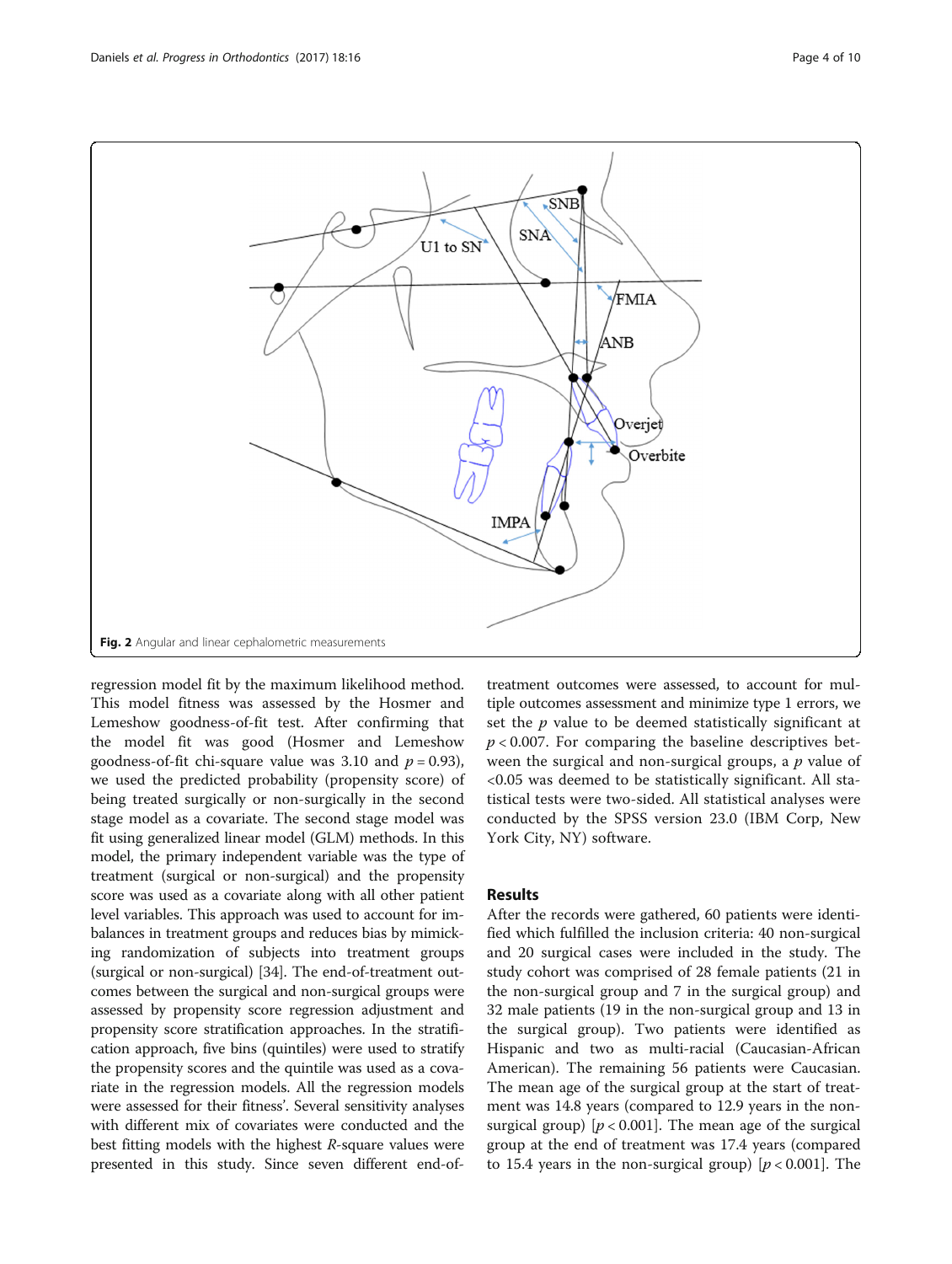duration of treatment for the surgical group was 2.6 years (compared to 2.5 years in the non-surgical group).

The mean initial discrepancy index score in the surgical group was 28.1 (compared to 20 in the non-surgical group)  $[p = 0.008]$ . The final ABO-COGS deband score was 23.8 in the surgical group (compared to 22.5 in the nonsurgical). Initial descriptives are summarized in Table 1.

Final treatment plans in the non-surgical group is shown in Table [2.](#page-5-0) Of the 20 surgical candidates, surgical breakdown was as follows: one piece maxillary impaction (2), BSSO mandibular advancement only  $(n = 16)$ , and bimaxillary surgery  $(n = 2)$ . Comprehensive final treatment plans in the surgical group is depicted in Table [3](#page-5-0).

Both groups utilized TADs or HG for anchorage purposes. The breakdown in each group was as follows: non-surgical group—headgear  $(n = 29)$ , headgear and TADs (1), TADs with no headgear  $(n = 3)$ , and neither headgear nor TADs  $(n = 7)$ —and surgical group—headgear  $(n = 3)$ , TADs in the lower arch only  $(n = 1)$ , neither headgear nor TADs  $(n = 16)$ .

In the non-surgical group, the retention options delivered were as follows: fixed (bonded) retainers on the lingual aspect of maxillary central incisors along with Hawley retainers ( $n = 2$ ), Hawley retainers only (2), Hawley retainer and bonded lower retainer (2), Hawley retainers only (33), and tooth positioner followed by Hawley retainers (1). In the surgical group, the retention protocols included the following: Hawley retainers only (17), tooth positioner and Hawley retainers (2), and one patient was given a tooth positioner and never returned for the Hawley retainer.

Consent deband, indicating premature treatment completion, was tracked in each group. Of the non-surgical patients, 32 did not have a consent deband. The remaining 8 patients opted for consent deband: 1 finished with a

Table 1 Comparison of descriptives between treatment groups

| Characteristic                 | Non-surgical patients |        |                | Surgical patients |        |                |           |
|--------------------------------|-----------------------|--------|----------------|-------------------|--------|----------------|-----------|
|                                | Mean                  | Median | Std. deviation | Mean              | Median | Std. deviation | $p$ value |
| Initial discrepancy index      | 20.0                  | 18.5   | 6.8            | 28.1              | 25.0   | 13.8           | 0.008     |
| Final ABO-COGS deband score    | 22.5                  | 21.0   | 8.2            | 23.8              | 23.0   | 9.7            | 0.666     |
| Initial crowding/spacing upper | 0.1                   | 0.0    | 3.1            | $-1.0$            | $-0.7$ | 6.0            | 0.415     |
| Initial crowding/spacing lower | 0.1                   | 0.5    | 4.3            | $-3.4$            | $-3.7$ | 4.0            | 0.415     |
| Starting age (months)          | 154.6                 | 151.5  | 20.9           | 177.1             | 179.0  | 16.1           | < 0.0001  |
| Starting age (years)           | 12.9                  | 12.6   | 1.7            | 14.8              | 14.9   | 1.3            | < 0.0001  |
| Deband age (months)            | 184.8                 | 180.0  | 18.4           | 208.7             | 207.0  | 15.2           | < 0.0001  |
| Deband age (years)             | 15.4                  | 15.0   | 1.5            | 17.4              | 17.3   | 1.3            | < 0.0001  |
| Treatment duration (years)     | 2.5                   | 2.3    | 0.8            | 2.6               | 2.6    | 0.8            | 0.227     |
| Treatment duration (months)    | 29.5                  | 28.0   | 10.0           | 31.5              | 31.8   | 9.5            | 0.227     |
| Initial SNA                    | 78.6                  | 78.4   | 3.6            | 78.3              | 78.1   | 2.6            | 0.820     |
| Initial SNB                    | 74.8                  | 74.3   | 3.3            | 72.3              | 72.5   | 3.3            | 0.024     |
| Initial ANB                    | 3.9                   | 4.1    | 1.8            | 6.0               | 6.0    | 2.1            | 0.001     |
| Initial FMIA                   | 60.4                  | 60.0   | 7.2            | 60.8              | 59.4   | 9.3            | 0.969     |
| Initial IMPA                   | 95.5                  | 94.4   | 6.6            | 91.7              | 90.5   | 8.4            | 0.068     |
| Initial U1 to SN               | 107.6                 | 107.7  | 6.4            | 105.7             | 107.1  | 9.2            | 0.666     |
| Initial Ceph overbite (mm)     | 4.6                   | 5.0    | 1.8            | 4.6               | 5.1    | 3.7            | 0.931     |
| Initial Ceph overjet (mm)      | 8.1                   | 8.3    | 2.0            | 10.1              | 9.4    | 2.6            | 0.007     |
| Deband SNA                     | 77.8                  | 77.3   | 4.0            | 77.7              | 78.5   | 2.6            | 0.772     |
| Deband SNB                     | 75.3                  | 74.9   | 4.2            | 75.1              | 75.6   | 3.6            | 0.944     |
| Deband ANB                     | 2.4                   | 2.9    | 1.9            | 2.6               | 2.8    | 2.9            | 0.701     |
| Deband FMIA                    | 56.0                  | 56.3   | 7.0            | 58.6              | 57.2   | 5.2            | 0.121     |
| Deband IMPA                    | 100.4                 | 100.1  | 5.2            | 92.3              | 92.4   | 7.8            | < 0.0001  |
| Deband U1 to SN                | 101.6                 | 100.1  | 7.6            | 102.7             | 101.9  | 10.2           | 0.772     |
| Deband Ceph overbite (mm)      | 1.8                   | 2.0    | 0.7            | 1.5               | 1.7    | 1.0            | 0.146     |
| Deband Ceph overjet (mm)       | 2.9                   | 2.8    | 1.2            | 3.1               | 2.8    | 0.9            | 0.354     |
| Casts initial overjet (mm)     | 8.3                   | 8.3    | 1.5            | 10.1              | 10.0   | 2.3            | 0.002     |
| Cast initial overbite (mm)     | 4.6                   | 5.0    | 1.8            | 3.9               | 4.5    | 2.8            | 0.080     |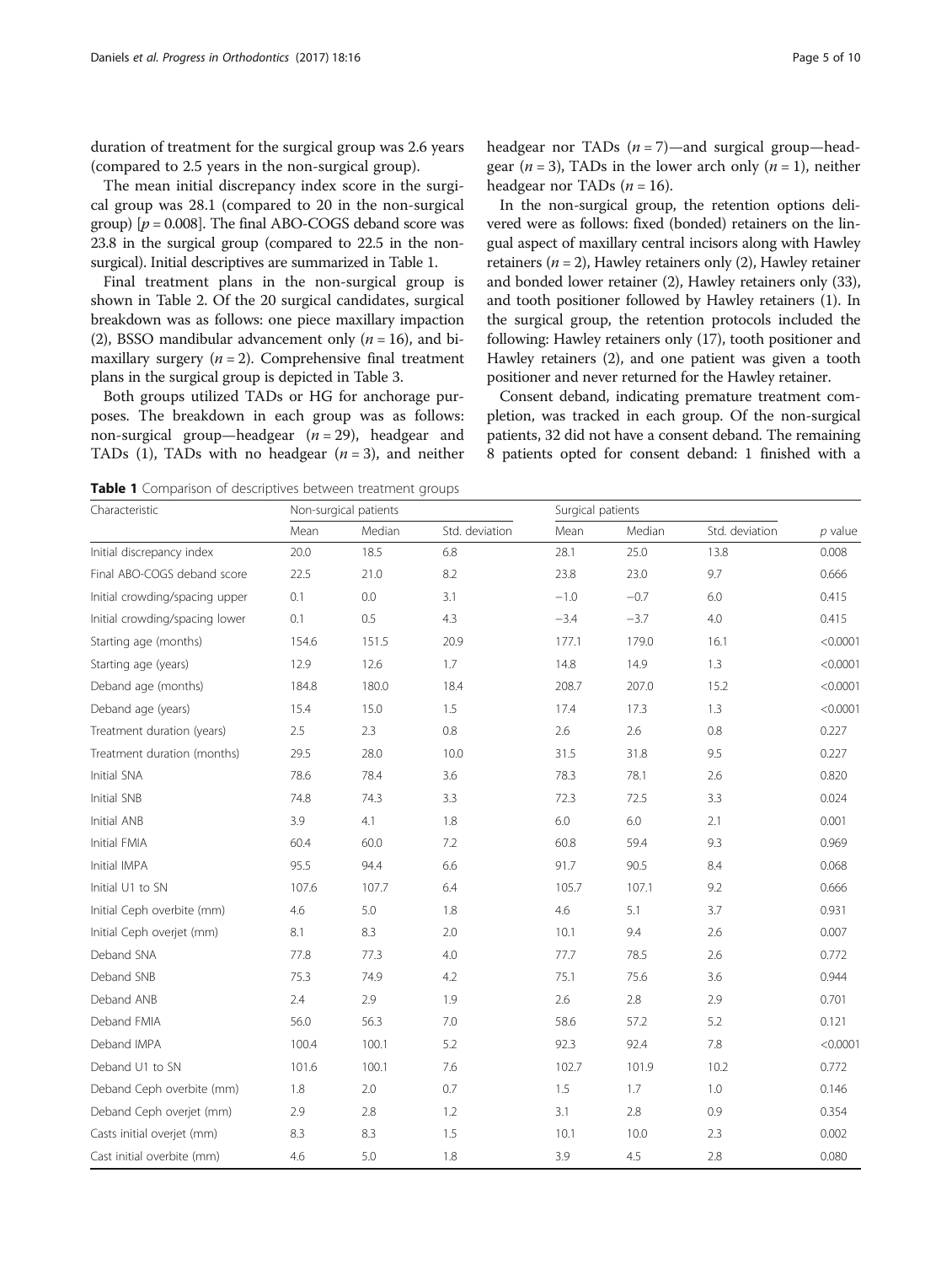<span id="page-5-0"></span>

| Overall treatment type                                              | Number of patients |
|---------------------------------------------------------------------|--------------------|
| Headgear only                                                       | 2                  |
| Headgear and elastic wear                                           | 14                 |
| Headgear and upper first bicuspid extractions                       | 3                  |
| One upper biscupid only                                             |                    |
| Upper first bicuspid extractions only                               | 3                  |
| Four bicuspid extractions only                                      |                    |
| Headgear in addition to upper premolar extractions and elastic wear | $\mathfrak{D}$     |
| Headgear and forsus                                                 | 3                  |
| Forsus correction only                                              |                    |
| Herbst and elastic wear                                             | 3                  |
| Herbst followed by headgear and elastic wear to hold correction     |                    |
| Headgear as anchorage in conjunction with two bicuspid extractions  |                    |
| Headgear as anchorage in conjunction with four bicuspid extractions |                    |
| Extraction of upper first premolars with TADs                       |                    |
| Started on HG and declines surgery                                  |                    |
| Deband once alignment was achieved                                  |                    |
| HG then elastics off TADs                                           |                    |

crossbite, 1 consent debanded due to patient burnout, 1 decided to stop treatment as correction could not be achieved and would consider surgery or extractions at a later time point, and 5 consent debanded with no reason indicated. In the surgical group, 15 did not consent deband and the remaining 5 did. Consent deband with no reason indicated was done in 4 patients and 1 with the reason being that they did not want to wear their elastics anymore.

Estimates from the multivariable linear regression models that were fit using the ordinary least squares methods are summarized in Table [4.](#page-6-0) After adjustment for all available patient level covariates (age at start of treatment, gender, initial discrepancy index, initial ANB angle, initial FMIA angle, initial IMPA angle, initial U1 to SN angle, initial overbite, and initial overjet), the ABO-COGS deband score in the surgical treatment group was 0.854 points lower than that in the non-surgical group. The deband ANB angle in the surgical treatment group was 2.24° lower than that in the non-surgical group and this was statistically significant ( $p = 0.002$ ). The deband FMIA angle in the surgical treatment group was 0.649°

Table 3 Final treatment plan in the surgical treatment group

| Overall treatment type                                                        | Number of patients |
|-------------------------------------------------------------------------------|--------------------|
| Extraction of four premolars with HG for anchorage followed by a surgery      | 4                  |
| Non-extraction BSSO advancement and genioplasty                               | 2                  |
| Maxillary impaction and BSSO advancement                                      |                    |
| RME in conjunction with extraction of upper premolars and a BSSO/genioplasty  |                    |
| RME with 4 premolar extractions with BSSO/genioplasty                         |                    |
| RME non-extraction with a BSSO/genioplasty                                    |                    |
| RME with four premolar extractions with maxillary impaction                   |                    |
| Extraction of all second premolars with a BSSO advancement                    |                    |
| RME with extraction of lower first premolars then a BSSO                      |                    |
| RME with extraction of lower first premolars then a BSSO with genioplasty     |                    |
| SARME with extraction of lower first premolars followed by a BSSO/genioplasty |                    |
| Extraction of four premolars with HG for anchorage followed by a surgery      |                    |
| Extraction of lower first premolars and BSSO only                             |                    |
| Unspecified surgery                                                           | 3                  |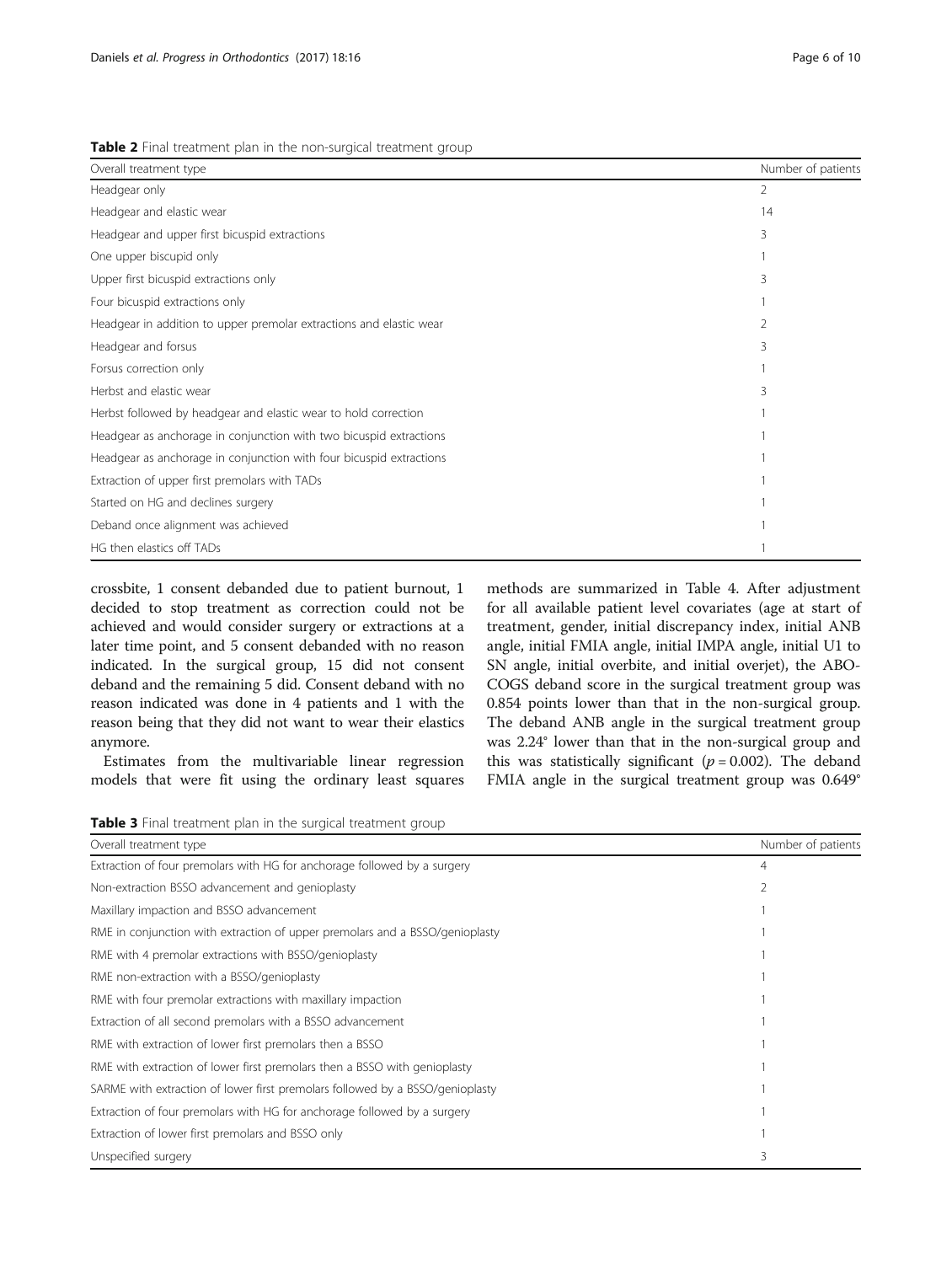| Primary independent                                                         | Outcomes                                     | Multivariable regression models                                                                      |           |                                                                          |           |                                                                              |           |  |
|-----------------------------------------------------------------------------|----------------------------------------------|------------------------------------------------------------------------------------------------------|-----------|--------------------------------------------------------------------------|-----------|------------------------------------------------------------------------------|-----------|--|
| variable                                                                    |                                              | Linear regression<br>model fit with<br>ordinary least<br>squares regression<br>approach <sup>a</sup> |           | Propensity score<br>regression model fit<br>with GIM method <sup>b</sup> |           | Propensity score<br>stratification model fit<br>with GIM method <sup>c</sup> |           |  |
|                                                                             |                                              | Parameter estimate                                                                                   | $p$ value | Parameter estimate                                                       | $p$ value | Parameter estimate                                                           | $p$ value |  |
| Surgical treatment Versus<br>non-surgical treatment<br>(reference variable) | ABO-COGS<br>deband score                     | $-0.854$                                                                                             | 0.80      | $-0.562$                                                                 | 0.89      | $-1.06$                                                                      | 0.76      |  |
|                                                                             | Deband ANB angle                             | $-2.24$                                                                                              | 0.002     | $-2.11$                                                                  | 0.01      | $-2.40$                                                                      | 0.001     |  |
|                                                                             | Deband FMIA angle                            | 0.649                                                                                                | 0.75      | $-0.35$                                                                  | 0.89      | 0.765                                                                        | 0.72      |  |
|                                                                             | Deband IMPA angle                            | $-3.321$                                                                                             | 0.09      | $-3.23$                                                                  | 0.17      | $-3.50$                                                                      | 0.08      |  |
|                                                                             | Deband upper<br>incisor to SN<br>plane angle | 10.564                                                                                               | 0.001     | 10.03                                                                    | 0.01      | 11.53                                                                        | < 0.001   |  |
|                                                                             | Deband overbite                              | $-0.606$                                                                                             | 0.07      | $-0.570$                                                                 | 0.16      | $-0.610$                                                                     | 0.08      |  |
|                                                                             | Deband overjet                               | 0.188                                                                                                | 0.71      | 0.283                                                                    | 0.65      | 0.161                                                                        | 0.76      |  |

<span id="page-6-0"></span>Table 4 Estimates of lateral cephalometric outcomes from multivariable regression models

<sup>a</sup>In this model, the confounding effects of covariates (age at start of treatment, gender, initial discrepancy index, initial ANB angle, initial FMIA angle, initial IMPA angle, initial U1 to SN angle, initial overbite, and initial overjet) were adjusted. The linear regression models were fit using ordinary least squares regression approach

b two-staged regression approach was used. In the first stage, propensity scores (predicted probability of a patient having orthognathic surgery) were computed by using covariates (age at start of treatment, gender, initial discrepancy index, initial ANB angle, initial FMIA angle, initial IMPA angle, initial U1 to SN angle, initial overbite, and initial overjet). In the second stage, the effect of surgical versus non-surgical treatment on outcomes was examined by GLM model in which the propensity score was used as continuous variable and was adjusted as a covariate along with all other covariates

<sup>c</sup>A two-staged regression approach was used. In the first stage, propensity scores (predicted probability of a patient having orthognathic surgery) were computed by using covariates (age at start of treatment, gender, initial discrepancy index, initial ANB angle, initial FMIA angle, initial IMPA angle, initial U1 to SN angle, initial overbite, and initial overjet). In the second stage, the effect of surgical versus non-surgical treatment on outcomes was examined by GLM model in which the propensity score was stratified into five bins (based on distribution of scores) and was adjusted as a covariate along with all other covariates

more than that in the non-surgical group. The deband IMPA angle in the surgical treatment group was 3.32° lower than that in the non-surgical group. The deband upper incisor to SN plane angle in the surgical treatment group was 10.564° more than that in the non-surgical group and this was statistically significant ( $p = 0.001$ ). The deband cephalometric overbite in the surgical treatment group was 0.606 mm lower than that in the non-surgical group. Deband cephalometric overjet in the surgical treatment group was 0.188 mm more than that in the non-surgical group. The results of the sensitivity analyses conducted using the propensity scoring techniques (propensity scoring regression and stratification models) are summarized in Table 4. Overall, the two propensity scoring techniques showed that the parameter estimates were consistent with those obtained by fitting with ordinary least squares approach. After adjustment for the propensity scores and patient level covariates, those treated surgically had significantly lower deband ANB angle and higher upper incisor to SN plane angle compared to those treated non-surgically.

## **Discussion**

The present study is a retrospective analysis of consecutively treated patients with Class II Division I malocclusions. The goal of our study was to compare the end-of-treatment outcomes in patients with Class II Division I malocclusions who were treated surgically or non-surgically. Our findings showed that the cast-grading outcomes were similar between the surgical and the non-surgical treatment groups and certain end-of-treatment cephalometric values differed between the two groups. Our results showed that after adjustment for all available patient level covariates, the final mean ABO-COGS deband score in the surgical group was 0.854 points lower than that in the non-surgical group. The deband ANB angle in the surgical group was 2.24° lower than that in the nonsurgical group. This indicates that the maxilla/mandible relationship improved in the surgical group to a greater extent. This can be expected since skeletal positions change with a surgical treatment. Both FMIA and IMPA angle give information about lower incisor position. The deband FMIA angle and the IMPA angle indicate the position of the mandibular incisors. Our study results showed that the FMIA angle was not significantly different between the two treatment groups. The deband IMPA was significantly higher for the non-surgical group (100.4°) compared to the surgical group (92.3°). However, this difference became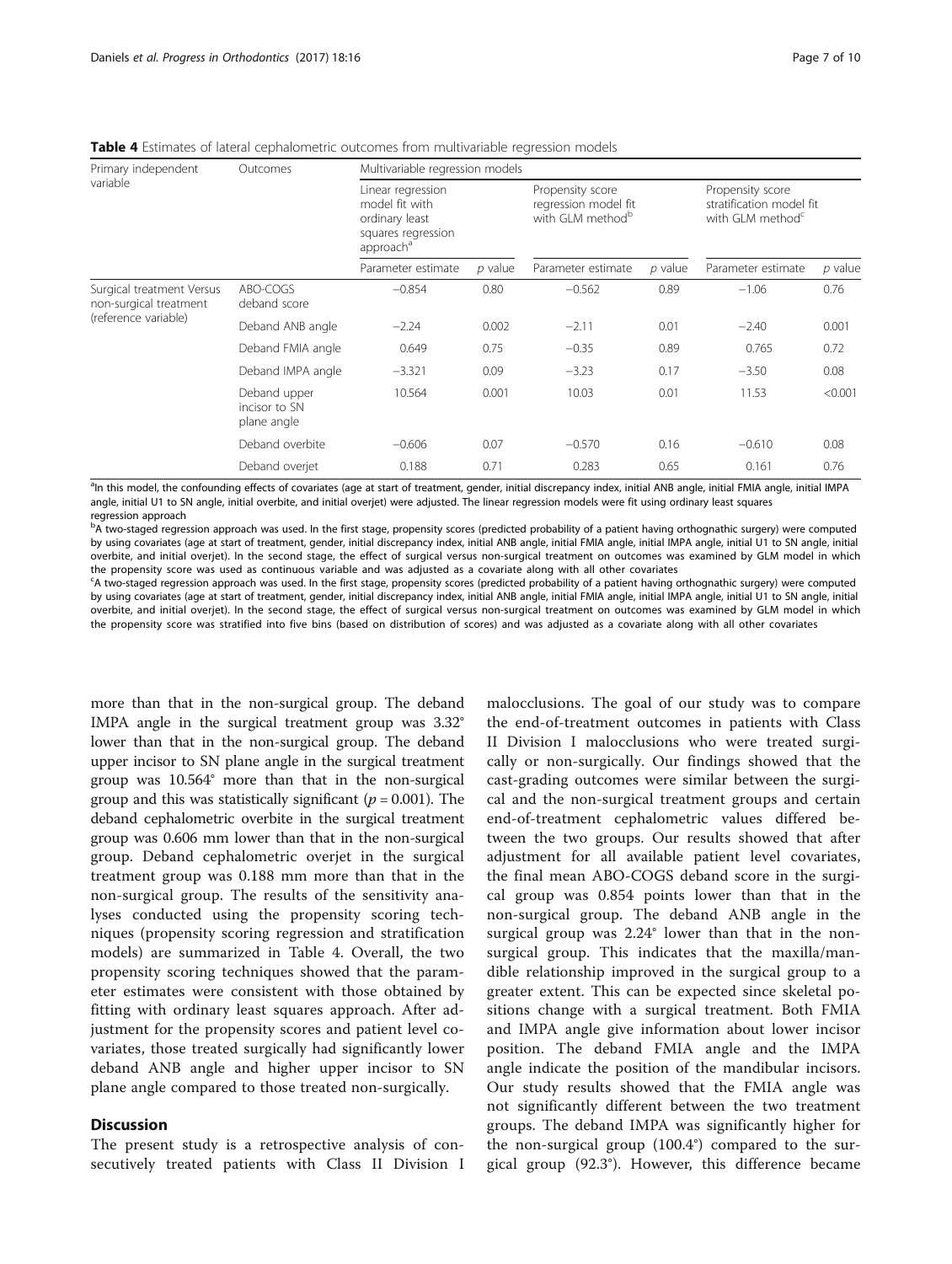statistically non-significant once age, gender initial discrepancy index, and other cephalometric variables were adjusted in the regression models. Following adjusting for all confounders, those treated surgically had 3.3° lower IMPA compared to those treated nonsurgically. This indicates that the mandibular incisors were more upright at the end of treatment in the surgical group. We would expect these values to change according to which treatment plan, surgical or nonsurgical, was chosen. For instance, if lower premolars were extracted before a mandibular advancement, we would expect some uprighting of the lower incisors during space closure. Also, initial crowding would have an effect on incisor position. If no extractions were done, the way to gain arch length to resolve lower anterior crowding is to procline the lower incisors. The deband upper incisors to SN plane angle, a measurement of upper incisor position, was shown to be 10.56° higher in the surgical treatment group  $(p = 0.001)$  after adjustment of all covariates in the regression model. We expected this finding because, if a surgical option cannot be entertained, a masking approach by extracting upper premolars is most likely considered instead. During space closure, there will be uprighting of the upper incisors, thereby leading to a decreased upper incisor to SN plane angle. This finding could also be explained in that for a surgical treatment option where teeth might not need to be extracted, if there is an existing upper anterior crowding, incisors will be proclined to gain space for alignment. Deband cephalometric overbite was found to be 0.606 mm lower in the surgical group while deband cephalometric overjet was shown to be 0.188 mm higher in the non-surgical treatment group after adjustment for all covariates in the regression models and these were not statistically significant.

One of the first pieces of literature analyzing need for orthognathic surgery based on severity was put forth by Proffit et al. in 1992 [[22\]](#page-9-0). When reviewing an adolescent population treated non-surgically (through camouflage treatment) or surgically, Proffit et al. identified certain parameters which might be useful when deciding treatment. They evaluated cephalometric and cast measurement before and after treatment to determine efficacy of treatment. Our study found end-of-treatment occlusion to be similar in both groups. This was supported by work of Proffit et al. as well. Our study showed that overjet was slightly higher in the surgical group, which was not seen in the study by Proffit et al. This could be attributed to differing practitioners' approach to treatment or variability in the success of the surgical treatment in respective surgical populations.

Mihalik et al. performed a long-term follow-up of Class II adults treated with camouflage treatment or surgical treatment and analyzed post-deband results [\[19](#page-8-0)].

Patients in this population were recalled 12 years after treatment. This group found that both groups showed acceptable correction of the malocclusion. This was echoed by our study which found ABO cast grading outcomes at the end of treatment was not significantly different between the surgical and non-surgical groups. At recall, Mahalik et al. reported that in both populations, overbite increased to a small extent and overjet increased in the surgical group by 10–20% [[19](#page-8-0)]. Our study found that deband cephalometric overbite was lower in the surgical group (compared to non-surgical) and overjet was increased compared to the non-surgical group, although neither value was statistically significant. This might be expected because with camouflage treatment, as the upper incisors are retracted, overbite increases.

In an adolescent population (less than 20 years of age), Tulloch et al. discussed the difficulty in treatment planning as these patients might still be undergoing growth. This study emphasized that in severe cases, surgical treatment is most likely the best option [\[35\]](#page-9-0). They examined 500 patients in a study with similar inclusion criteria as ours. Patients were treated non-surgically or surgically and end-of-treatment outcomes were reviewed based on division into three categories: orthodontic success, orthodontic failure, and surgical success. This study assessed success of treatment through reduction in overjet to less than 4 mm [[35](#page-9-0)]. Cephalometric radiographs were reviewed and patients were placed into two subgroups based on gender. Initial ANB in this study was about 6°, similar to that in our study, but the initial overjet measurement is that both groups were significantly more (7.8 and 8.6 mm) when compared to our population (2.9 versus 3.1 mm). This study found that 98% of patients in their entire population did not meet their criteria for correction of overjet [[35\]](#page-9-0). Since our study evaluated ANB change as a measure of AP correction, we were able to focus exclusively on skeletal position instead of tooth position. Tulloch concluded that neither gender nor age were associated with success of correction of overjet and concluded that more factors go into a "successful" or "unsuccessful" case than practitioners might think. Since these factors were held constant in our linear regression models, we were able to analyze differing variables without the risk of bias.

Kinzinger et al. studied outcomes in patients with Class II Division I malocclusions where in 60 young adults were evaluated after a surgical or non-surgical treatment [\[20](#page-8-0)]. Their results showed changes in all skeletal categories, as can be presumed because with this method of treatment, the skeletal base is being influenced directly. Each group in this study achieved a reduction in overjet. The surgical group was found to have significant protrusion of upper incisors, as did our research. This might be attributed to the biomechanical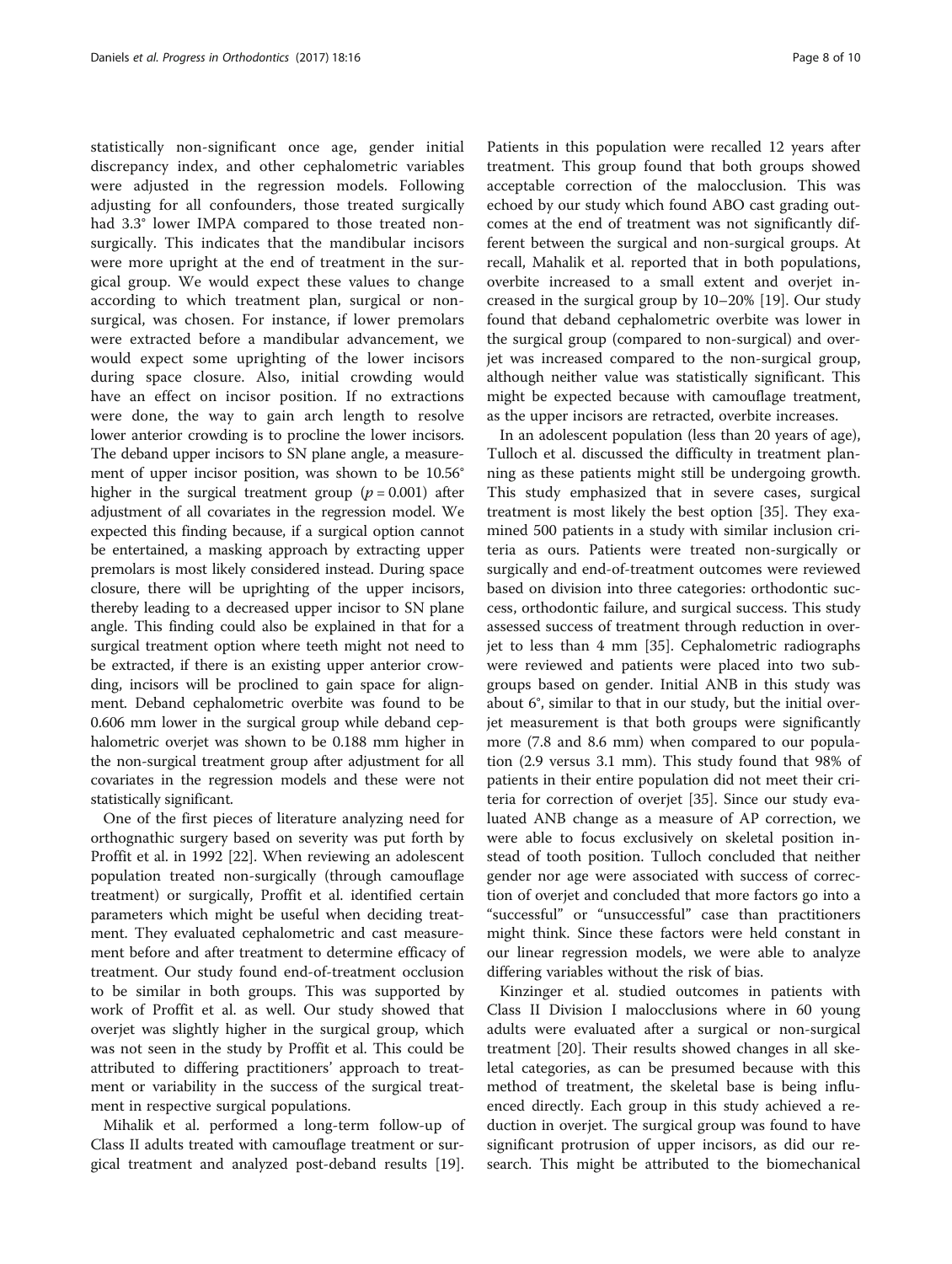<span id="page-8-0"></span>differences in treating a surgical case versus a nonsurgical case. One might imagine that not only will a camouflage treatment increase overbite as incisors are retracted, but they will also upright. If a surgical patient has minimal crowding, it might not be outside the realm of possibility that the practitioner might choose to procline the upper incisors to allow for the alignment of the teeth before the patient is sent for surgery.

The findings of our study should be interpreted keeping the inherent limitations of retrospective studies in perspective. What we found is an association and not a true causal effect. Our analysis was limited to the variables we could gather from the treatment chart notes. The population in our study was relatively homogenous considering the location of the dental school and the population it serves. Consequently, our study results cannot be generalized to all Class II Division I malocclusions.

## Conclusions

We can conclude that amongst Class II Division I cases identified in this study, there were some differences in deband outcomes between non-surgical and surgical populations. Those treated surgically had a significantly larger reduction in ANB angle and increased maxillary incisor proclination compared to those treated nonsurgically. Further information should be gathered at other institutions to compile a more diverse picture of successful treatment options in the Class II Division I population.

#### Funding

This study was funded in part by the American Association of Orthodontists Foundation Biomedical Research Award.

#### Authors' contributions

VA obtained the study funding. VA and KS contributed to the study design. SD, PB, and SH carried out the collection of the study data. VA and AD participated in the data analysis. VA, AD, SE, and KS interpreted the data. VA, SD, PB, SH, AD, SE, and KS contributed to the drafting and final approval of the manuscript.

#### Competing interests

The authors declare that they have no competing interests.

#### Ethics approval and consent to participate

This study received Institutional Review Board Approval (IRB # 201509787 and 201604815) by the Office of Human Subjects Protection Office of College of Dentistry and Dental Clinics - The University of Iowa. For this retrospective study, records were obtained from consecutively treated cases in the College of Dentistry and Dental Clinics - The University of Iowa Department of Orthodontics.

### Publisher's Note

Springer Nature remains neutral with regard to jurisdictional claims in published maps and institutional affiliations.

#### Author details

<sup>1</sup>Department of Orthodontics, College of Dentistry and Dental Clinics, The University of Iowa, Iowa City, IA, USA. <sup>2</sup>University of Michigan, Ann Arbor, MI, USA. <sup>3</sup>College of Dentistry and Dental Clinics, The University of Iowa, Iowa

City, IA, USA. <sup>4</sup>Department of Periodontics, College of Dentistry and Dental Clinics, The University of Iowa, Iowa City, IA, USA.

### Received: 8 March 2017 Accepted: 25 May 2017 Published online: 03 July 2017

#### References

- 1. Proffit WR, Fields HW, Sarver DM. Contemporary orthodontics. 4th ed. New York: Mosby Elsevier; 2007. p. 1–7.
- 2. Martins-Junior PA, Marques LS, Ramos-Jorge ML. Malocclusion: social, functional and emotional influence on children. J Clin Pediatr Dent. 2012;37(1):103–8.
- 3. Seehara J, Fleming PS, Newton T, DiBiase AT. Bullying in orthodontic patients and its relationship to malocclusion, self-esteem and oral healthrelated quality of life. J Orthod. 2011;38:247–56.
- 4. Janson G, Sathler R, Fernandes TM, Branco NC, Freitas MR. Correction of Class II malocclusion with Class II elastics: a systematic review. Am J Orthod Dentofacial Orthop. 2013;3:383–92.
- 5. Marsico E, Gatto E, Burrascano M, Matarese G, Cordasco G. Effectiveness of orthodontic treatment with functional appliances on mandibular growth in the short term. Am J Orthod Dentofacial Orthop. 2011;1:24–36.
- 6. Perillo L, Cannavale R, Ferro F, Franchi L, Masucci C, Chiodini P, Baccetti T. Meta-analysis of skeletal mandibular changes during Frankel appliance treatment. Eur J Orthod. 2011;1:84–92.
- 7. Burden D, Johnston C, Kennedy D, Harradine N, Stevenson M. A cephalometric study of Class II malocclusion treated with mandibular surgery. Am J Orthod Dentofacial Orthop. 2007;7:1–8.
- 8. Kinzinger G, Diedrich P. Skeletal effects in Class II treatment with the functional mandibular advancer (FMA)? J Orofac Orthop. 2005;66:46–58.
- 9. Lohrmann B, Schwestka-Polly R, Nagerl H, Ihlow D, Kubein-Meesenburg D. The influence of orthodontics and mandibular sagittal split osteotomy on dental and skeletal variables—a comparative cephalometric study. Eur J Orthod. 2006;28:553–60.
- 10. Pancherz H, Anehus-Pancherz M. Facial profile changes during and after Herbst appliance treatment. Eur J Orthod. 1994;16:275–86.
- 11. Baccetti T, Franchi L, Stahl F. Comparison of 2 comprehensive Class II treatment protocols including the bonded Herbst and headgear appliances: a double-blind study of consecutively treated patients at puberty. Am J Orthod Dentofacial Orthop. 2009;6:698–9.
- 12. Sloss EA, Southard KA, Qian F, Stock SE, Mann KR, Meyer DL, Southard TE. Comparison of soft-tissue profiles after treatment with headgear or Herbst appliance. Am J Orthod Dentofacial Orthop. 2008;4:509–14.
- 13. Cassidy DW, Herbosa EG, Rotskoff KS, Johnston Jr LE. A comparison of surgery and orthodontics in "borderline" adults with class II, division 1 malocclusions. Am J Orthod Dentofacial Orthop. 1993;104:455–70.
- 14. Cacciatore G, Alvetro L, Defraia E, Ghislanzoni LTH, Franchi L. Activetreatment effects of the forsus fatigue resistant device during comprehensive class II correction in growing patients. Korean J Orthod. 2014;3:136–42.
- 15. Cacciatore G, Ghislanzoni LTH, Alvetro L, Giuntini V, Franchi L. Treatment and posttreatment effects induced by the forsus appliance: a controlled clinical study. Angle Orthodontist. 2014;84:1010–7.
- 16. Wigal TG, Dischinger T, Martin C, Razmus T, Gunel E, Ngan P. Stability of class II treatment with an edgewise crowned Herbst appliance in the early mixed dentition: skeletal and dental changes. Am J Orthod Dentofacial Orthop. 2011;2:210–23.
- 17. Berger JL, Pangrazio-Kulbersh V, George C, Kaczynski R. Long-term comparison of treatment outcome and stability of class II patients treated with functional appliances versus bilateral sagittal split ramus osteotomy. Am J Orthod Dentofacial Orthop. 2005;95:250–8.
- 18. Janson G, Sathler R, Fernandes TMF, Zanda M, Pinzan A. Class II malocclusion occlusal severity description. J Appl Oral Sci. 2010;18:397–402.
- 19. Mihalik CA, Proffit WR, Phillips C. Long-term follow-up of class II adults treated with orthodontic camouflage: a comparison with orthognathic surgery outcomes. Am J Orthod Dentofacial Orthop. 2003;3:266–78.
- 20. Kinzinger G, Frye L, Diedrich P. Class II treatment in adults: comparing camouflage orthodontics, dentofacial orthopedics and orthognathic surgery-a cephalometric study to evaluate various therapeutic effects. J Orofac Orthop. 2009;1:63–91.
- 21. Tucker MR. Orthognathic surgery versus orthodontic camouflage in the treatment of mandibular deficiency. J Oral Maxillofac Surg. 1995;5:572–8.